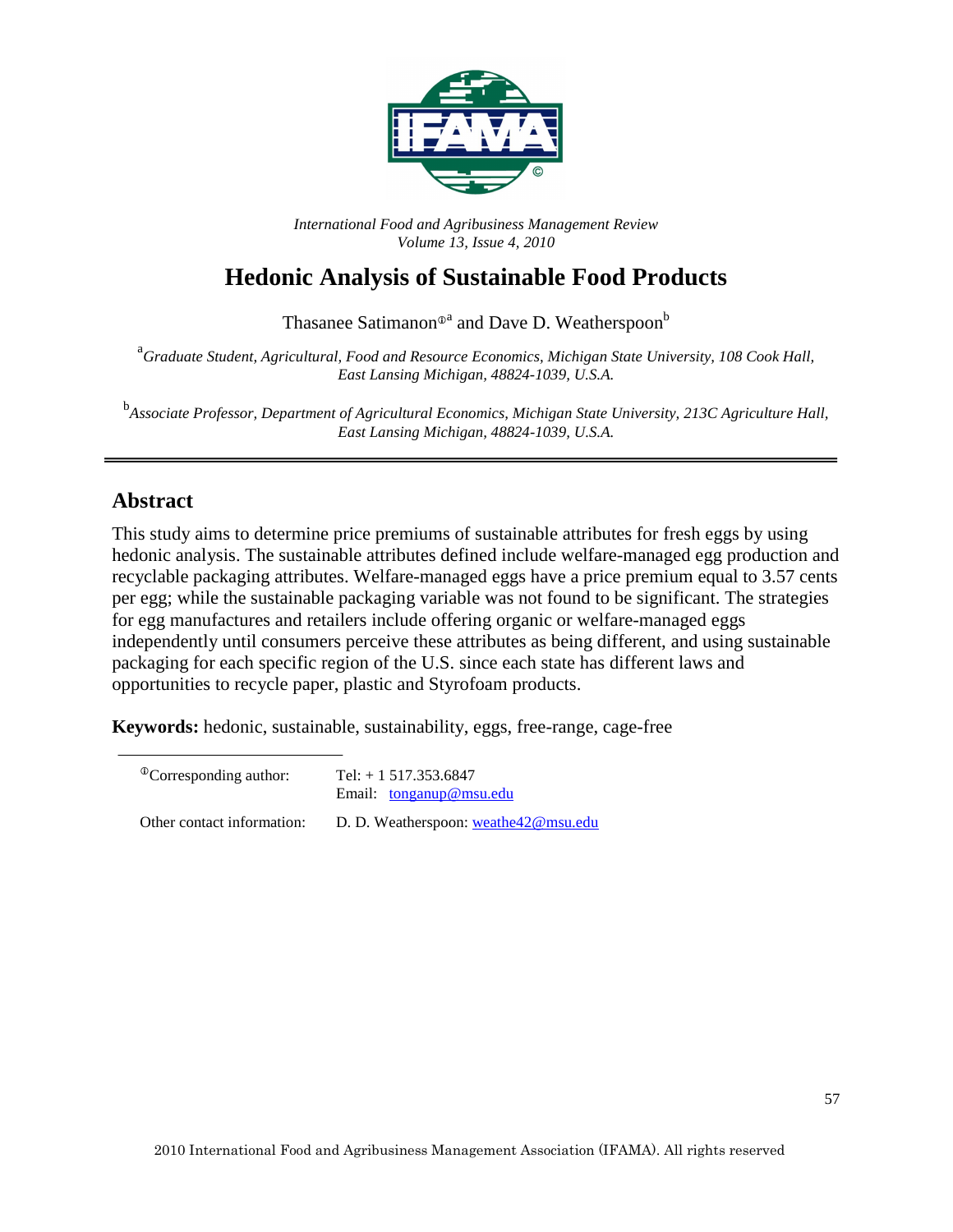### **Introduction**

Sustainability is one of the most important issues facing the global food supply chain. There are 9,450 new food and beverage products claimed to be ethically or environmentally produced<sup>1</sup> globally from February 2009 to January 2010 (Mintel 2010). This represents almost 10% of all new food and beverage products (Mintel 2010). This nebulous concept has the ability to change international trade patterns, make firms invest millions of dollars to change suppliers (i.e. McDonalds' sustainable supply chain (McDonald 2010), and change product components to minimize damage to brand name image.

There are four critical reasons why analyses need to be conducted on food manufacturers and retailers concerning sustainability. First, from the CIES survey<sup>2</sup> of the largest food supermarket retailers globally, corporate social responsibility emphasizing sustainability was the top issue that CEOs were concerned about in 2008 (CIES 2008). In the previous years, sustainability was ranked 5th in 2007 and 11th in 2006. One of the main reasons supermarket chains are concerned is that NGOs and customers are putting more pressure on them to source "Sustainably," and are being graded by certain NGOs, i.e., Greenpeace (Greenpeace 2009). CEOs realize the importance of sustainability to the competitiveness of their businesses, but they are not certain of which investments to make in order to strengthen their brands.

Second, companies are trying to improve their supply chain by reducing costs and carbon use simultaneously. The reduction in carbon emissions not only reduces the costs to the firm, but may also promote the firm's image and goodwill. For instance, in April 2008, Tesco announced the launch of "The Carbon Reduction Label," which focuses on energy usage and adopting the concept of "sustainability" policies to its retail center and its own private brand products (CarbonTrust 2008). Promoting energy saving is popular, for example, many companies began to use wind energy, and reclaim cooking oil and solar energy to substitute gas in their production processes (Weil 2008).

Third, consumers are becoming more aware of environmental problems and are interested in consuming products that are considered to be sustainably produced. This has led to a growing number of green consumers<sup>3</sup>. In the United States, the growth of consumers who are always or almost always green consumers increased from 12% in 2006 to 36% in 2007 (Mintel 2008). This implies more market opportunities for sustainable products since consumers are willing to pay for high quality products as well as products that help improve the environment.

Lastly, several standards and regulations were implemented to support environmental and sustainable policies. The examples of voluntary standards related to the environment are the ISO 14000 series. Also, there are several certifications for sustainable seafood products, such as, Marine Stewardship Council's fishery certification program and seafood eco-label, and dolphin

2010 International Food and Agribusiness Management Association (IFAMA). All rights reserved. 58

<sup>-</sup><sup>1</sup> Ethical categories include ethical-animal, ethical charity, and ethical-human categories. Moreover, Environmental categories include environmentally-friendly package, and environmentally-friendly product categories.

<sup>&</sup>lt;sup>2</sup> The CIES survey is a survey of the Consumer Goods Forum which is an independent global parity-based

Consumer Goods network. (www.ciesnet.com)<br><sup>3</sup> A green consumer is a person who is concerned about environmental or social issues constantly when deciding on purchasing products (Peattie 1992).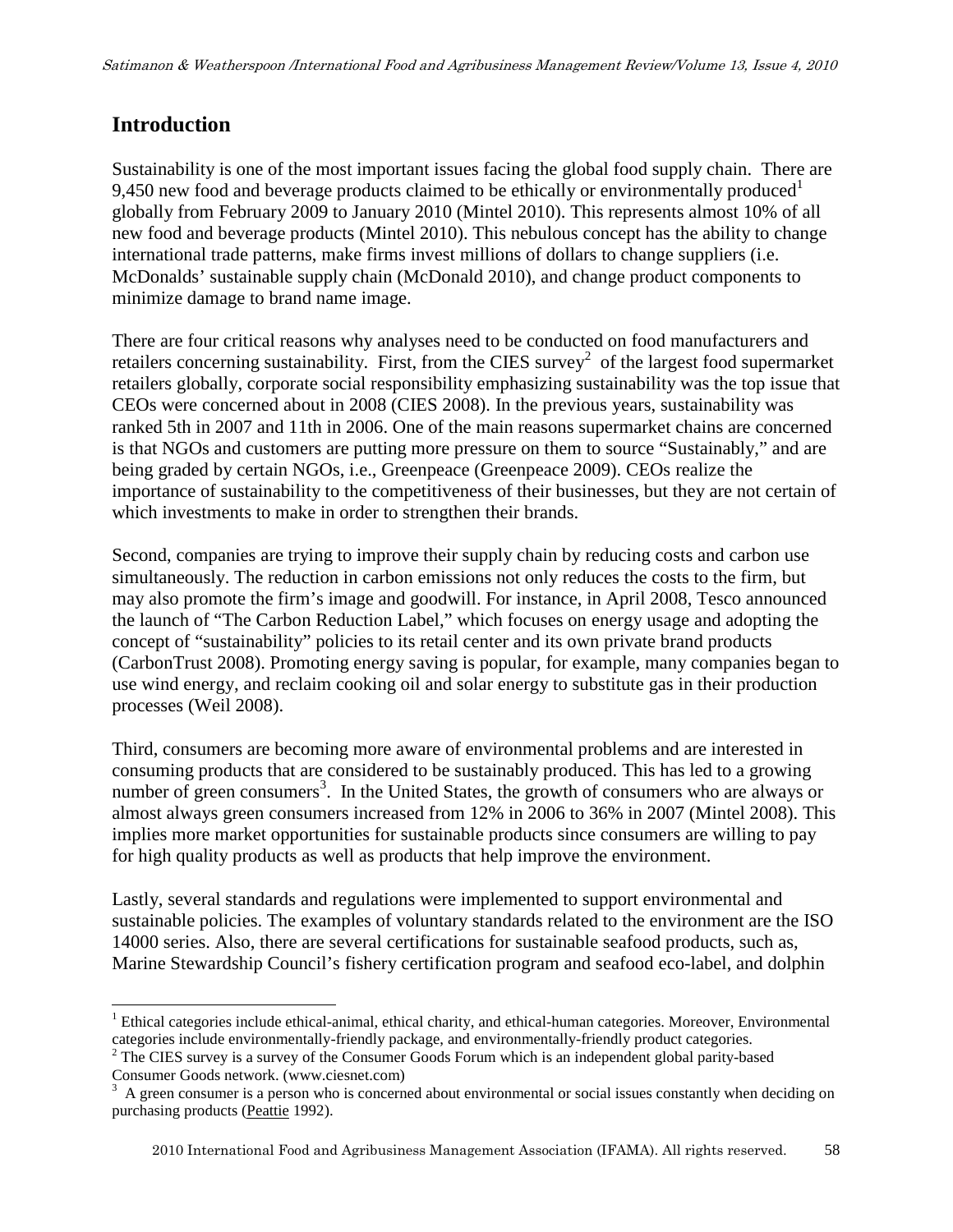safe label. Governments have announced regulations to control pollution emissions from factories as well. These regulations are perceived to be increasing sustainable production, which includes animal welfare policies in Europe and in California (Proposition 2 of  $2008$ )<sup>4</sup>.

Due to the pressure from retailers, consumers, legislation and competition, more sustainable food products are being launched (i.e. dolphin safe tuna products, cereal with recyclable packaging, and free range and other environmentally-friendly eggs). This study analyzes the value of sustainable attributes for fresh eggs by using hedonic price analysis and survey data of fresh egg prices in five city areas along the Eastern coast of the United States.

Sustainability has been defined by various organizations and companies and has led to a brand definition. Therefore, we will focus only on why two attributes in this study represent sustainable attributes. The first attribute is a welfare-managed attribute. In our study, welfare-managed eggs include free-range eggs and free-cage eggs<sup>5</sup>. To understand why the welfare-managed attribute represents a sustainable attribute, the concept of sustainable agriculture is introduced. According to the USDA, sustainable agriculture is defined as an integrated system of plant and animal production practices that has a site-specific application that will occur over the long term (USDA 2007b). Also, there are many approaches to define "animal welfare". A well-known definition is that 'welfare' is the state of a being in relation to its environment (Broom 1991); (Blandford et al. 2002). The conventional process for raised hens is a battery cage system which provides space of 67 to 86 inches per bird (United Egg producers 2010); consequently, hens in battery cages do not have enough space for free movement. Welfare-managed systems including free range/cage free systems can improve animal welfare by allowing them to extend their limbs freely. Hence, the welfare-managed attribute represents one of the sustainable attributes as stated in Bennett (1998) "Consumers who are concerned about animal welfare prefer and are willing to pay more for methods of animal husbandry that allow hens to roam freely instead of being in cages".

The second attribute representing a sustainable attribute is paper-pulp packaging since sustainability also includes an environmental dimension of recycling. For example, Spartan Stores and Wegmans changed their packaging of their store-brand eggs to be new recyclable and biodegradable molded fiber packaging to replace Styrofoam cartons that are not biodegradable (Progressivegrocer 2009); (Wegmans 2010). Therefore, paper-pulp packaging, which is recyclable and/or made from recycled material, is considered to be one of the sustainability attributes in this study.

## **Objectives**

-

This study aims to determine price premiums for sustainable attributes of fresh eggs by using hedonic analysis. The sustainable attributes defined here include the free range/cage free

<sup>4</sup> Proposition 2 entails improving animal production practices, such as, allowing animals to run around freely, lie down, stand up, and fully extend their limbs outside cages. This proposition will become operative on January 1, 2015 (Ballotpedia 2008).

 $<sup>5</sup>$  There is no legal definition for free-range and free-cage eggs in the U.S.; however, according to the Egg Nutrition</sup> Center, free-range eggs are from hens that are either raised outdoors or can access outside. Free-cage eggs are from hens that live in indoor floor facilities, but do not necessarily have access to the outdoors.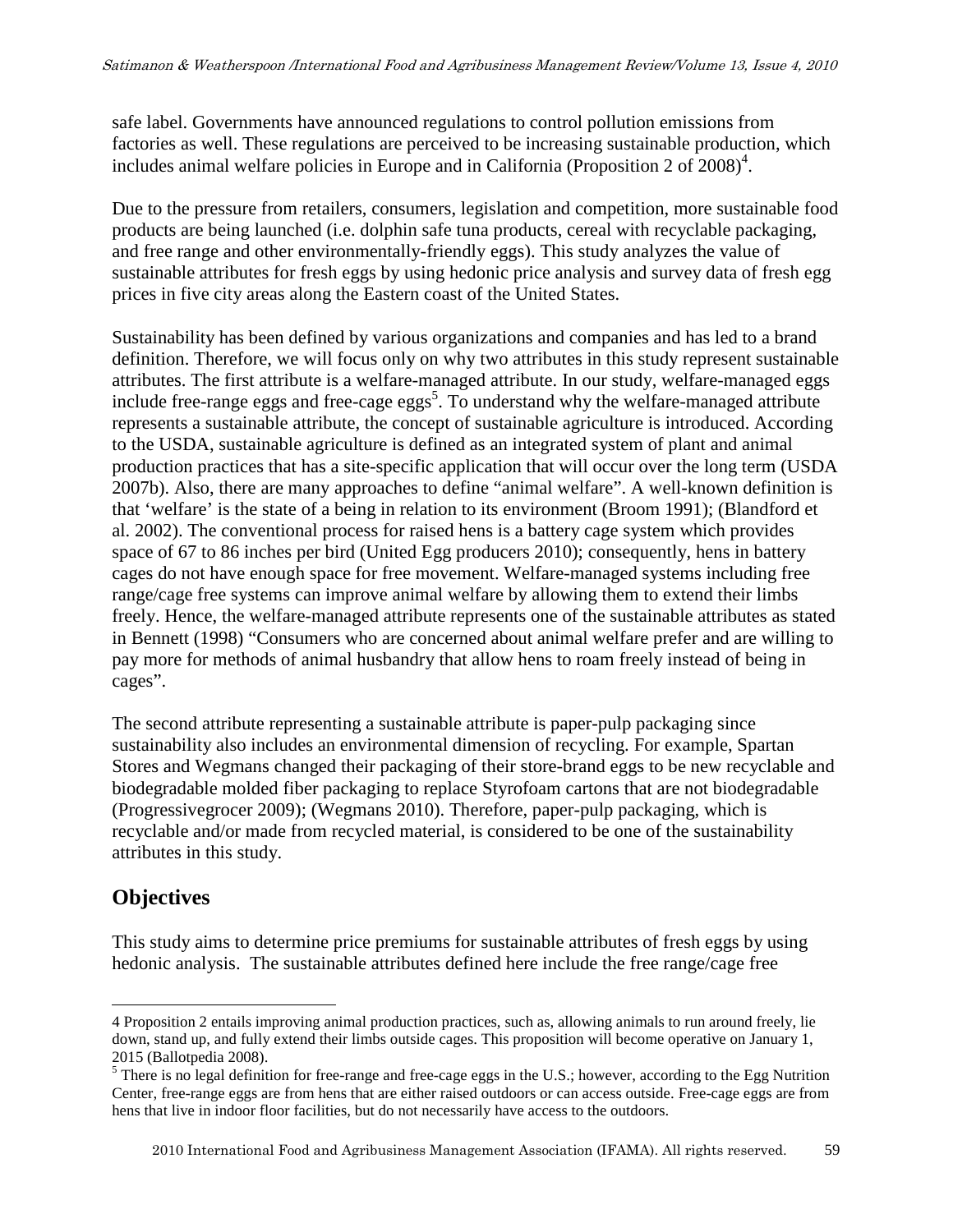attribute and recyclable attribute for packaging which is paper-pulp packaging. Furthermore, we will focus on the interaction between organic and sustainable attributes; that is, whether sustainable attributes of eggs have a higher value when eggs are organic.

This work is unique for several reasons. First, most of the literature focuses on analyzing the value of organic attributes more than sustainable attributes. Examples of papers that analyzed the price premiums of organic products are: Gil et al. 2000; Canavari et al. 2002; Soler et al. 2002; Ara 2003; Wang and Sun 2003; Batte et al. 2007; Griffith and Nesheim 2008. Second, most of the literature concerning price premiums for sustainable attributes used the contingent valuation approach (Loureiro et al. 2001); (Loureiro and Hine 2002); (Loureiro et al. 2002). Third, the unique data set was collected from five East coast U.S. cities and has not been analyzed for sustainable attributes for fresh eggs and the economic implications thereof. Moreover, there is no literature on price premiums for sustainable attributes of eggs in the U.S. Most egg literature studied specialty egg characteristics and the overall U.S. egg industry (Patterson et al. 2000); (Knudson 2004); (Oberholtzer et al. 2006); (Patterson et al. 2008). Lastly, recent studies suggest that eco-labels, an example of a sustainable attribute, should be added to complement other valued product attributes such as organic attribute in order to attract more consumer purchases (Johnston et al. 2001); (Arquitt and Cornwell 2007). Hence, this work also aims to test the hypothesis that multi-attribute eggs such as sustainable attributes and organic eggs are more valued.

## **Egg Industry**

-

The egg industry is a great industry to better understand consumer evaluations of sustainable attributes of food products for several reasons. First, the fresh egg industry in the U.S. is a huge and important industry which had a market size equal to \$ 5.12 billion in 2007 (Mintel 2008). Second, quality survey data for egg prices and their attributes in key eastern U.S. cities are available. Third, eggs are not complicated food products and consumers can easily understand the marketing messages, and the sustainable attributes are easily included into our model. Fourth, organic eggs and free range/cage free are easily understood and well known attributes among egg consumers. 6 Lastly, due to the vote for proposal 2 in California in 2008, the industry recognizes the importance of free range/cage free in the future to their market and the potential for this movement to spread across America.

There are two main segments for the egg market which are fresh shell eggs, and egg substitutes.<sup>7</sup> In 2007, fresh eggs had a market share equal to 94.8%, while egg substitutes had a market share of only 5.2% (Mintel 2008). Hence, this study focuses only on the fresh egg market. There are two types of fresh eggs, which are regular eggs and specialty eggs. Examples of specialty eggs

<sup>&</sup>lt;sup>6</sup> Organic regulations require outdoor access for birds (Oberholtzer et al. 2006); therefore, organic eggs are a subset of free-range/cage-free eggs. However, we define organic and welfare-managed attributes separately because we are interested in the interaction between these two attributes. Egg manufactures sometimes label their organic eggs as cage-free eggs; while, others do not. Consumers might be confused whether organic eggs are welfare-managed eggs or not. The study is based on consumers' perception; therefore, we identify the attributes of each observation based on information on the label.

 $<sup>7</sup>$  Breaker or breaker plant category is not in the scope of this study because our study focuses on consumer goods.</sup> Breakers are industrial goods which are not available in supermarkets but are used in restaurants, hospitals, schools, and other foodservice (USDA 2010).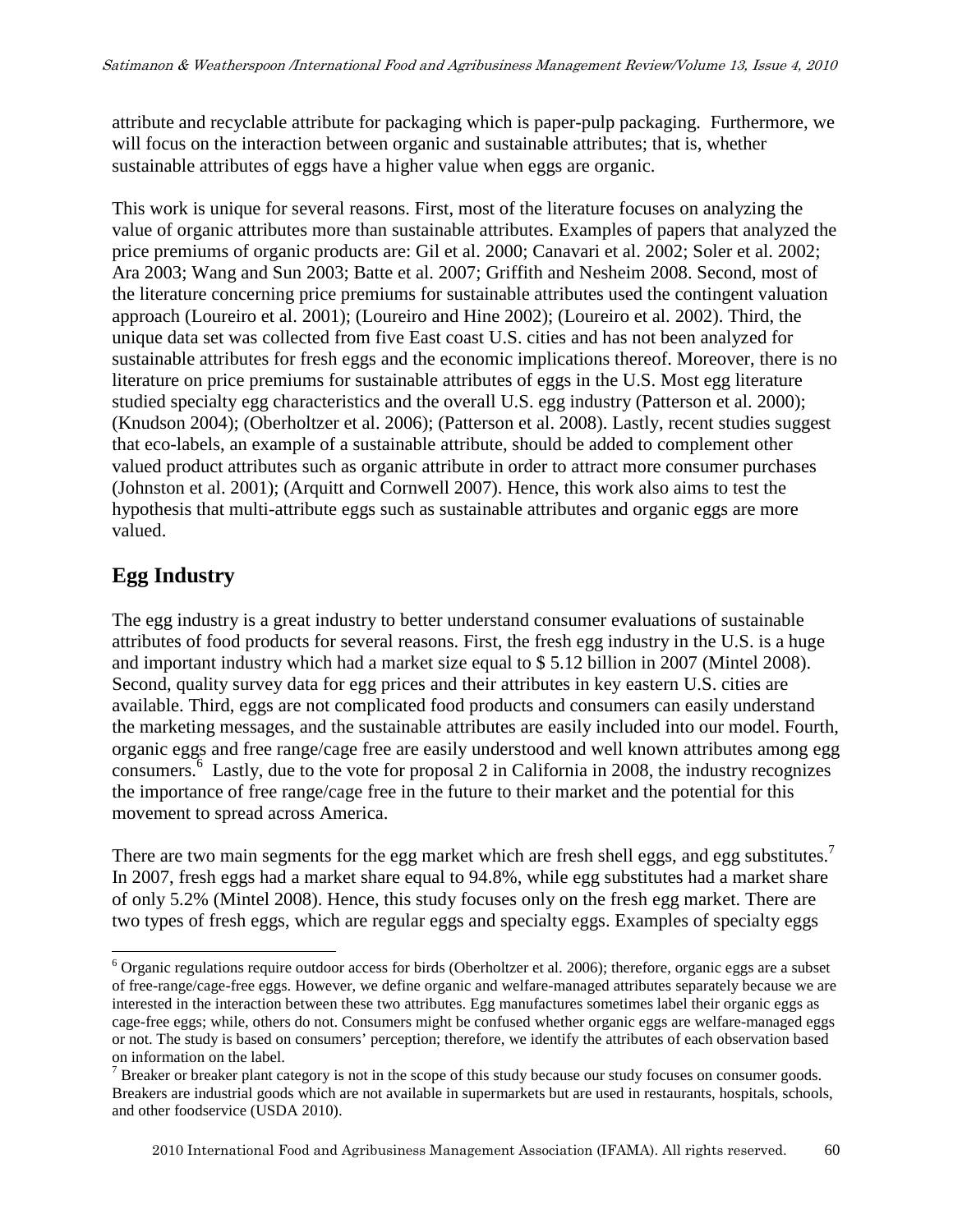are free-range eggs, organic eggs, eggs fortified with Omega-3 fatty acids, low-cholesterol eggs, and vegetarian-fed eggs.

Store brands<sup>8</sup> dominate national brands and regional brands in the egg market. In 2007, store brands had a market share equal to 68.8%, while Eggland's Best, Rose Acre Farms, Land O'Lakes Inc, Cal Maine Foods, Dean Food Co., Michael Foods Inc., ConAgra Foods, Inc., and others had market shares equal to 7.9%, 2%, 1.4%, 1.2%, 1.1%, 0.9%, 0.9%, and 15.8%, respectively (Mintel 2008).

### **Methodology**

Lancaster (1966) stated that a good does not give utility directly to a consumer, but it possesses characteristics or attributes which give utility to the consumer. Hedonic prices are defined as the implicit prices of attributes embodied in each good (Rosen 1974). Economic agents can determine hedonic prices of attributes by observing prices of differentiated products and specific amounts of attributes related to them (Rosen 1974). Examples of attributes are brand, packaging, color, taste, etc. If a good has a number of characteristics or attributes,*z*, equal to *k* ,  $z = (z_1, z_2, \dots, z_k)$ , the price for a good is determined by a set of attributes or vector  $z$ , that is  $price(z) = f(z_1, z_2, ..., z_k)$ . Hedonic pricing analysis and contingent valuation are the two main approaches used to calculate price premiums of unique attributes. The contingent valuation requires consumer survey data to determine if the premium of each attribute has value. Numerous papers have utilized this approach to address price premiums for food product attributes (Wessells et al. 1999); (Gil et al. 2000); (Loureiro et al. 2001); (Canavari et al. 2002); (Loureiro and Hine 2002); (Loureiro et al. 2002); (Ara 2003); (Cranfield and Magnusson 2003); (Batte et al. 2007). The weakness of this approach is that it only reflects consumers' intentions but not their actual actions in terms of purchasing behavior. Moreover, it is possible that the survey might create a bias in the sense that consumers might over-estimate their willingness to pay for sustainable products, which leads to the problem of over-estimating the price premium for sustainable attributes. Several papers analyzed or have referred to the biases of the contingent valuation approach (Diamond and Hausman 1994); (Blumenschein et al. 1998); (Aadland and Arthur 2003); (Ajzen et al. 2004); (Lockie et al. 2004); (Blumenschein et al. 2008).

Historically, hedonic analysis primarily has used scanner data<sup>9</sup> or privately collected secondary data. Several authors used hedonic analysis for measuring a price premium of differentiated food product (wine, coffee, etc.) attributes (Nimon and Beghin 1999); (Combris et al. 2000); (Donnett et al. 2008); (Griffith and Nesheim 2008). The data for this study was collected from retailers who are concerned about consumer demand and maximize their profits by determining the optimal attributes, prices and quantities to offer (Steiner 2004); (Karipidis et al. 2005). The partial derivative of the hedonic price function with respect to a particular attribute is an implicit or shadow price at equilibrium that reflects both, the maximum price consumers are willing to pay for an additional attribute, and the minimum price for which suppliers are willing to sell

<sup>1</sup> <sup>8</sup> Store brand is interchangeable with private label.

<sup>&</sup>lt;sup>9</sup> Scanner data are "retail purchase information (such as price, brand, product size, amount purchased) gathered at the point of purchase by an electronic device that reads a coded ticket on the product through the use of an electronic reader over which the product passes." (www. Answer.com)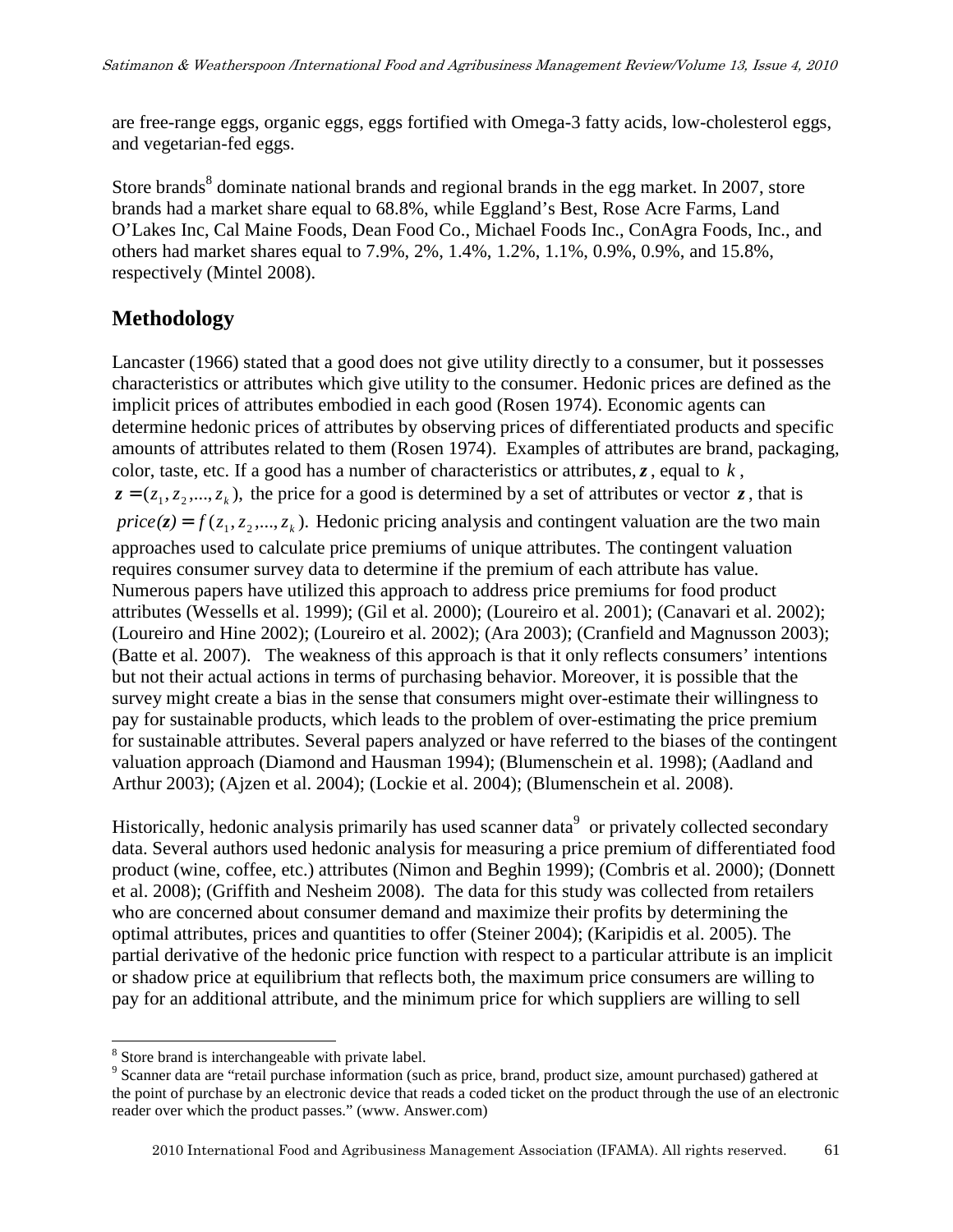according to their costs (Sanjuan-Lopez et al. 2009). Moreover, consumers decide whether they should accept the price and purchase the eggs or not based on the retailers' offered price. Therefore, the price and attributes collected from retailers can be used to find the value of attributes by using hedonic analysis without ignoring the consumer side.

There are two advantages of using hedonic price analysis over contingent valuation. First, the hedonic price approach does not require joint consumption of goods within a group. Therefore, we can estimate the inverse demand of specific goods individually rather than modeling the whole system of demand and supply. Second, according to Butler (1982), since all estimates of hedonic price models are to some extent misspecified, models that use a small number of key variables generally suffice. Butler suggested that only those attributes that are costly to produce and yield utility are to be considered in the regression equation. Therefore, we need to use less attributes in our model so that we reduce the misspecification problem and increase the degrees of freedom.

Assume that an egg has *k* attributes plus sustainable attributes, organic attribute, and a sustainable and organic attribute. The egg price then depends on its attributes (Rosen, 1974) defined as follows:

 $price(x) = f(x_1, x_2, ..., x_k)$ , sustainable attribute, organic attribute, sustainable and organic attribute),

where  $price(x)$  represents the price of an egg, and vector x represents attributes of the egg. Specifically, the model in our study is specified as the following:

$$
priceperegg = \beta_0 + \beta_1 o + \beta_2 wm + \beta_3 owm + \beta_4 v d + \beta_5 ne
$$
  
+  $\beta_6$  regional +  $\beta_7$  national +  $\beta_8$  brown +  $\beta_9$  AA  
+  $\beta_{10}$  plastic +  $\beta_{11}$  paper +  $\beta_{12}$  large e +  $\beta_{13}$  extral arg e +  $\beta_{14}$  jumbo  
+  $\beta_{15}$  acme +  $\beta_{16}$  giant +  $\beta_{17}$  pathway +  $\beta_{18}$  safety +  $\beta_{19}$  shopper  
+  $\beta_{20}$  shows +  $\beta_{21}$  shoprite +  $\beta_{22}$  superfresh +  $\beta_{23}$  stopandshop  
+  $\beta_{24}$ wegmans +  $\beta_{25}$ weis  
+  $\beta_{26}$  shelllabel +  $\beta_{27}$ eggage +  $\beta_{28}$  unitsize +  $\varepsilon$ .

where  $\beta$ 's represent the coefficient for the product attributes and  $\varepsilon$  is the error term. The definitions, minimums, maximums, and means of each variable are depicted in Table 1. In this model, the base variables for each category of dummy variable attributes are dropped in order to prevent perfect multicollinearity.

### **Data and Variable Description**

The data used in our analysis are survey data of fresh egg prices and their attributes<sup>10</sup>. The data have 207 usable observations and were collected from retailers in five east coast cities (Baltimore, MD; Boston, MA; New York, NY; Philadelphia, PA; and Washington DC) in 2007. The data come from retail supermarkets (ACME, Giant, Pathmark, Safeway, Shoppers Food

<sup>-</sup><sup>10</sup> We would like to thank Dr. Paul H. Patterson, from the Poultry Science Department at Penn State University for providing us with the data.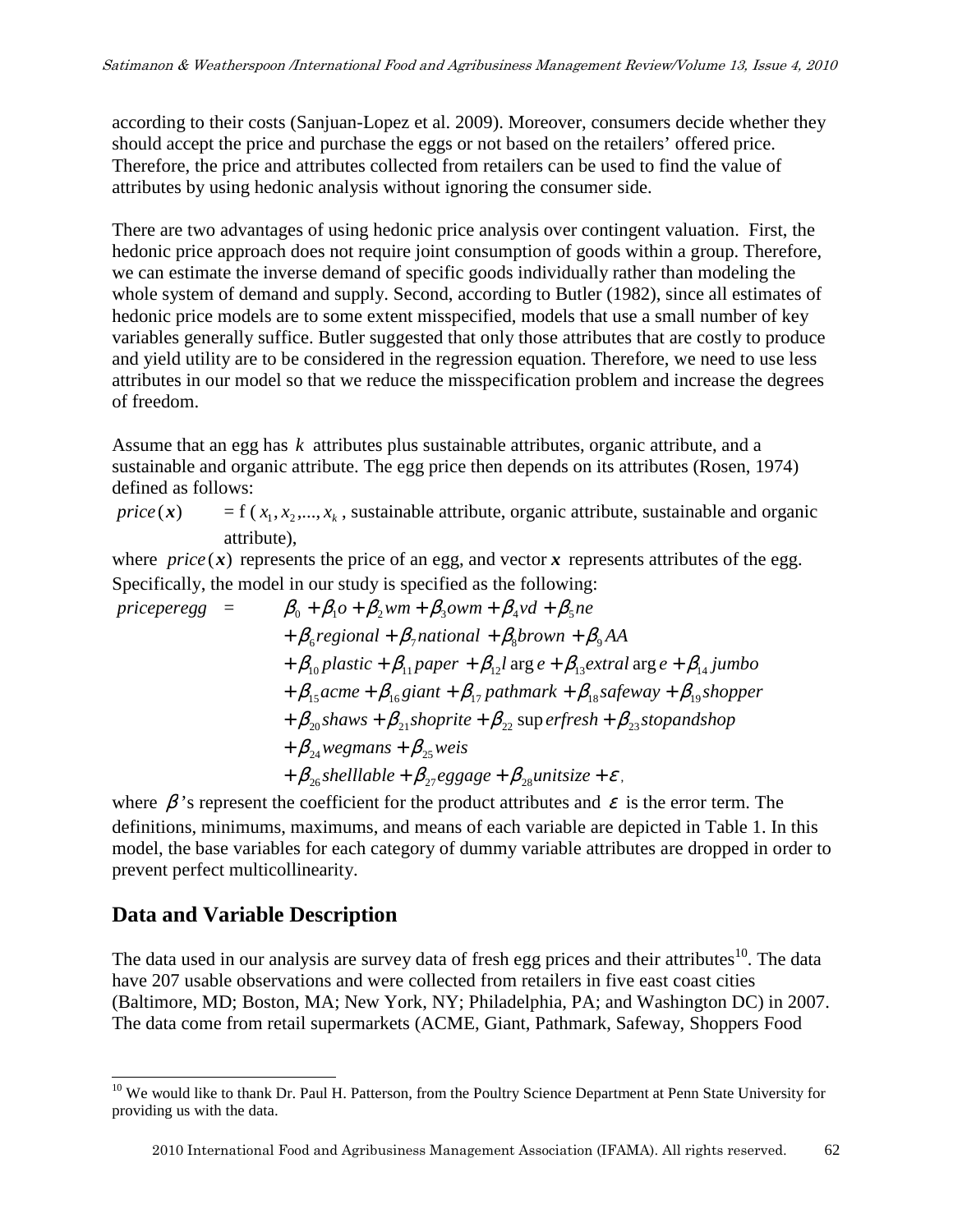Warehouse, Shaw's, ShopRite, Super Fresh, Stop and Shop, Walmart, Wegmans, and Weis) in each of these cities.

From Table 1 (see Appendix), the first group of attributes is a group of specialty characteristics of the eggs which are regular, organic, vegetarian-fed, welfare-managed including free range and free cage, nutritionally enhanced<sup>11</sup>, and a stacked attribute, organic and welfare-managed. The second group is categorized by brand. To preserve the degrees of freedom, we separate egg brands into three groups which are national, regional and store brands. The third group is categorized by colors which are white and brown. The fourth attribute is grouped by grades of eggs (grades A and AA), which reflect the quality and the freshness of the eggs, i.e., the firmness of the yolk, and the air cell in the egg. The fifth group is defined by packaging materials which are Styrofoam, paper pulp, and clear plastic. The sixth group is determined by egg sizes which are medium, large, extra large, and jumbo. The seventh group of attributes is determined by the retailers where consumers purchase eggs (ACME, Giant, Pathmark, Safeway, Shoppers Food Warehouse, Shaw's, ShopRite, Super Fresh, Stop and Shop, Walmart, Wegmans, and Weis). The eighth attribute is defined based on whether there is a label on the egg shell or not. The next variable is the age of the egg that is defined as the number of days from when an egg is laid until it is purchased at the store<sup>12</sup>. The last attribute is an egg unit which is the number of eggs per package.

#### *Credence Goods*

1

The attributes can be categorized into three categories which are search, experience, and credence attributes (Caswell and Mojduszka 1996); (Bureau et al. 1998); (Loureiro et al. 2002); (Pelsmacker et al. 2005). Search attributes are those that consumers can observe immediately before purchase, i.e. color, size, and price. Experience attributes, such as taste, are attributes that consumers discover only after consumption. Credence attributes are attributes of which consumers can detect the quality neither before nor after buying the product. The ethical attribute, such as cage-free, is an example of a credence attribute. This leads to the problem of asymmetric information in the cage-free egg market.

Asymmetric information is addressed by manufacturers labeling their products; however, the credibility of manufactures is critical to getting price premiums and higher profits. Third Party Certification proof with high public trust can increase ethical label credibility (Loureiro et al. 2002); (Pelsmacker et al. 2005); however, there is no well-known certification for cage-free eggs in the U.S. market. Consequently, reputation of egg manufactures is the only signal for the cagefree attribute and U.S. consumers might be still confused and reluctant to trust cage-free labels, which could lead to low cage-free eggs purchasing.

 $11$  From our survey data, nutritionally-enhanced eggs are high-omega 3, high-vitamins, and low-cholesterol.

 $12$  Egg cartons with the USDA grade shield on them are regulated to display the "pack date" which is defined as the day that the eggs were washed, graded, and placed in the carton (USDA 2007a). We get the information about the age of the egg by using the pack date and assuming that eggs are packed the same day as they are laid.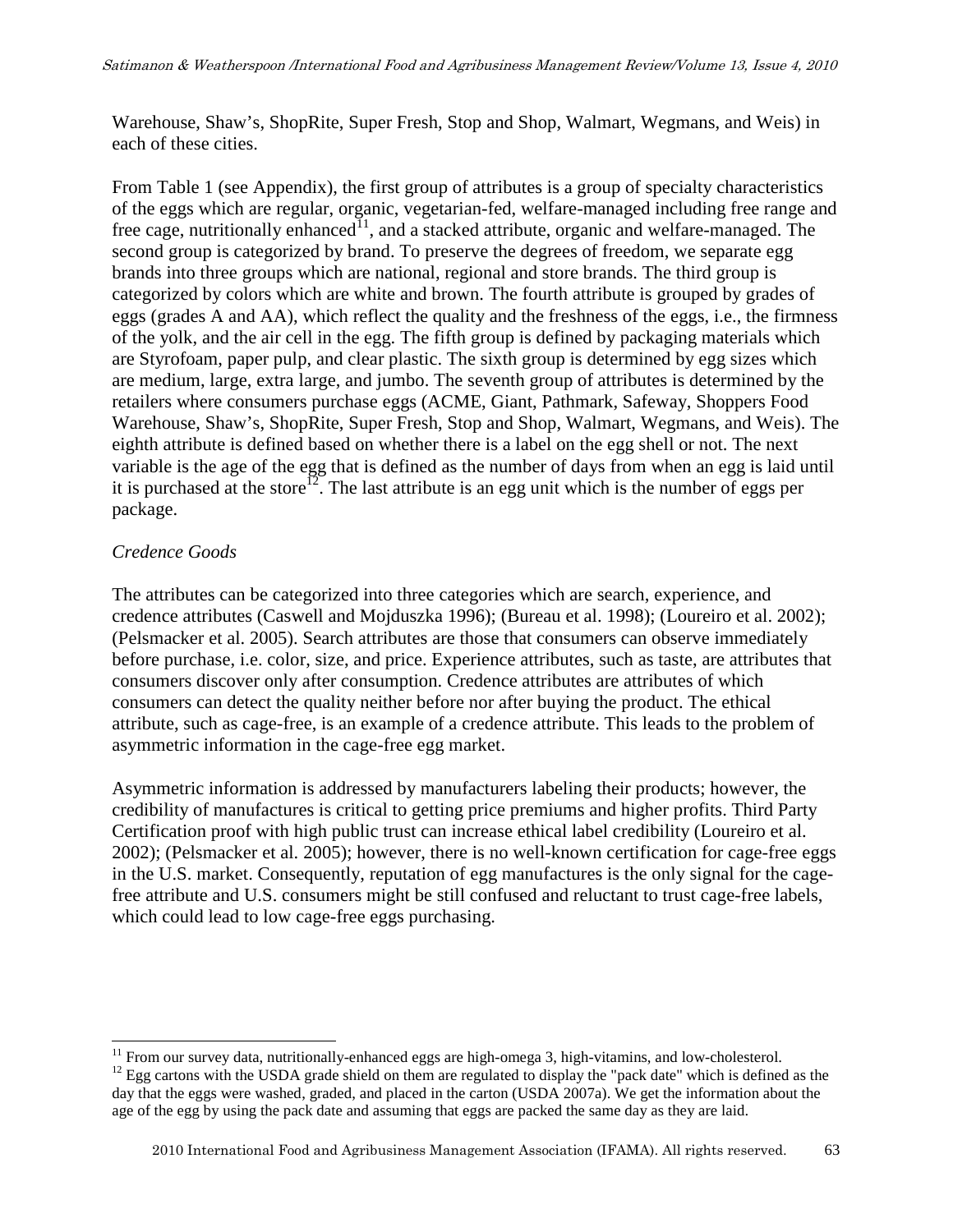#### *Egg Packaging*

There are three types of material for egg packaging which are paper pulp, clear plastic, and Styrofoam. Paper-pulp packaging is claimed to be recyclable and made from recycled paper. Clear plastic and Styrofoam are technically plastics and recyclable. Clear plastic packaging for eggs is made from polyolefins and defined as code 1 (Polyethylene terephthalate: PET) recyclable symbol. Styrofoam packaging is made from polystyrene (PS) and defined code 6 for its recyclable symbol (Marsh and Bugusu 2007).

Even though all materials for egg packaging are recyclable, paper and paperboard have the highest recycle rate. In 2007, 54.5% of paper and paperboard was recovered for recycling; while, plastics including Styrofoam had a recycle rate equal to 6.8% (United States Environmental Protection Agency 2008). Moreover, some egg manufactures marketed their eggs by changing material for their packaging from Styrofoam to paper pulp and claimed that their new packaging was more environmentally-friendly. For example, Spartan Store and Wegmans changed their egg packaging from Styrofoam packaging to paper-pulp packaging and claimed that their packaging is more sustainable or more environmentally-friendly (Progressivegrocer 2009); (Wegmans 2010). As a consequence, this study used paper-pulp packaging as its sustainable packaging attribute.

### **Results**

Table 2 (see Appendix) presents hedonic prices of egg attributes from the estimation. The Rsquared for the model shows that all egg attributes explain about 81.2% of the variation in the prices of eggs. The attributes that significantly affect the price of eggs are specialty characteristics, brands, grades, sizes, retailers (places where consumers buy eggs), and unit sizes. Signs of significant variables are as expected and the same as previous literature (Ness and Gerhardy 1994); (Fearne and Lavelle1996); (Philippos et. al. 2005); (Goddard et. al. 2007) except the sign for the stacked variable attribute organic and welfare-managed (owm).

Most specialty characteristic coefficients which are organic attribute (o), welfare-managed attribute (wm), and nutritionally-enhanced attribute (ne) have positive values and are significant. Organic, welfare-managed, and nutritionally-enhanced eggs have price premiums over regular eggs equal to 16.50, 3.57, and 2.30 cents per egg, as shown in figure 1 respectively. This means that these attributes create value-added for the shell egg category. The coefficient for the vegetarian-fed attribute is a negative value, but not significant. Hence, it is ambiguous to conclude the value of the vegetarian-fed attribute.

The coefficient for the stacked variable attribute, organic and welfare-managed, equals -8.81 cents per egg and is significant. Therefore, an organic and welfare-managed egg has a premium over a regular egg equal to 11.26 cents which is less than the premium for an organic egg (11.26  $= 16.50 + 3.57 - 8.81$  cents representing the premium for organic, welfare-managed, and organic and welfare-managed attributes). The authors did not expect the negative sign for the stacked variable. We expected that welfare-managed eggs would get higher premiums when they are also marketed (labeled) as organic because consumers can easily associate the perceived animals health benefits and be willing to pay a premium for it. There are three hypotheses to explain this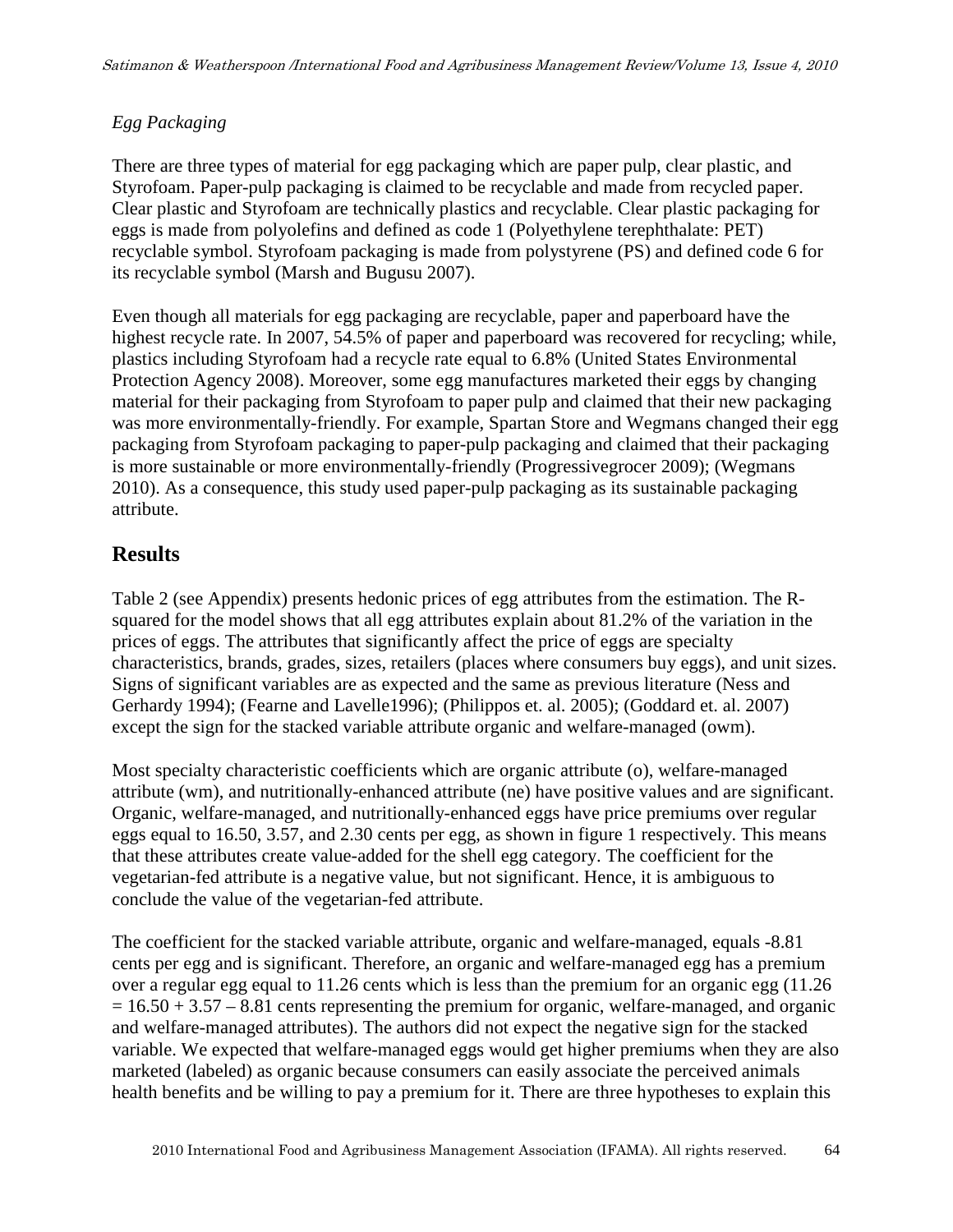result. First, consumers might be confused about the definition of eggs with these attributes and hence not be willing to pay more for the stacked attributes. Second, it might be possibly related to retailers' strategies (Greenblum<sup>13</sup> 2009) to promote theirs store brands as sustainable brands; hence, offer promotions for the organic and welfare-managed products. Lastly, farmers might be able to share some production costs for the organic, free range and/or free cage methods; hence, the prices reflect supply and demand side effects. The prices of regular eggs and specialty eggs are compared in figure 1.



**Figure 1.** Prices of the base level and specialty eggs<sup>14</sup> (cents per egg)

National brand eggs and regional brand eggs have price premiums equal to 5.33 cents and 3.95 cents compared to store brand eggs. Prices of grade AA eggs are significantly higher than prices for grade A eggs. Its price premium equals to 3.28 cents. All coefficients of sizes are significant. That is the larger size egg has a higher price premium. The coefficient for unit size is negative and significant. Therefore, the price per egg is lower when consumers buy eggs in bigger packages. Eggs from almost all retailers<sup>15</sup> have significantly higher prices than the price of eggs from Walmart. Lastly, the coefficients of the rest of the variables which are various types of packaging, brown color, shell label and egg age are all insignificant.

### **Conclusion and Management Implications**

We tested two attributes that we consider sustainable, welfare-managed, and paper-pulp packaging; only one was found to positively and significantly influence price. Welfare-managed eggs receive the price premium equals to 3.57 cents per egg as compared to regular egg. The

<sup>-</sup> $13$  Ms. Greenblum is a senior director of Nutrition Education, Egg Nutrition Center.

<sup>&</sup>lt;sup>14</sup> Assuming that other attributes are the same, the base level egg for each category is defined as an egg with the following attributes: regular, store brand, white color, grade A, Styrofoam packaging, medium size, no shell label, egg age of 14 days, a dozen egg unit size, and Walmart is the base store. Specialty eggs have the same attributes as the base level eggs except they are not regular eggs.

<sup>&</sup>lt;sup>15</sup> From Table 2, these retailers are ACME, Giant, Pathmark, Safeway, Shoppers Food Warehouse, Shaw's, ShopRite, Super Fresh, Stop and Shop, Wegmans, and Weis.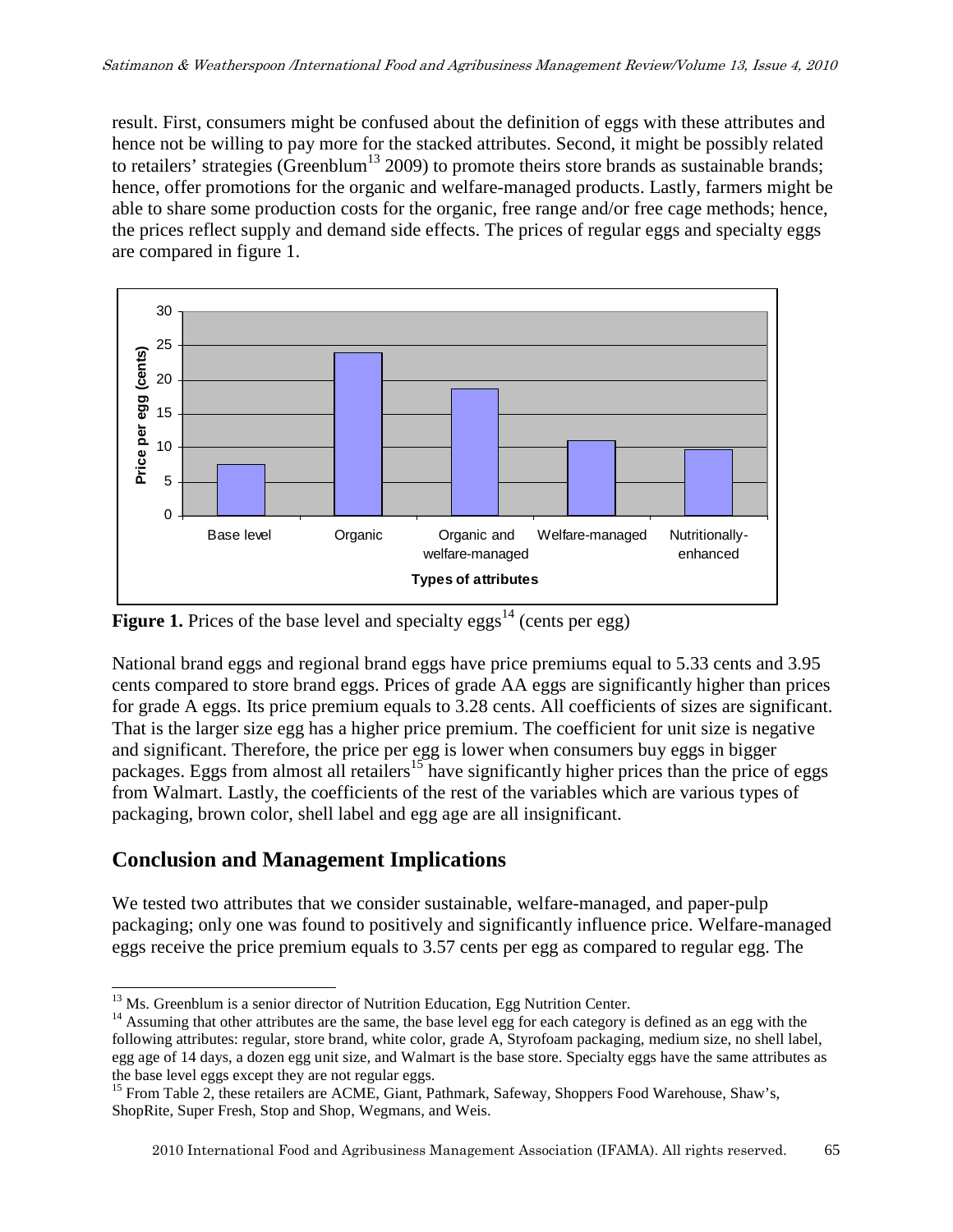attribute that has the greatest impact on price was the organic attribute which increase the price per egg by 16.50 cents. Interestingly, when organic and welfare-managed were combined the price premium was only 11.26 cents per egg. This implies that consumers are not willing to pay for both labeled attributes simultaneously, which has major implication for egg manufactures and retailers. In the short run, egg manufactures should maximize profit by offering and labeling either organic or welfare-managed eggs, and hence continue to segment the market until consumers perceive these attributes as being different.

Our results are ambiguous for the paper-pulp packaging attribute. Some egg manufacturers have claimed that their Styrofoam packaging and/or clear-plastic packaging are recyclable. A survey of consumers' perception about recyclable packaging might be helpful to answer this question; however, it is beyond the scope of this study. The best strategy for manufactures and retailers may be to market sustainable packaging for each specific region of the U.S. since each state has different laws and opportunities to recycle plastic and Styrofoam products.

### **References**

- Aadland, David, and Caplan, Arthur J. 2003. Cheap talk revisited: new evidence from CVM. Selected paper presented at the annual meetings for the American Agricultural Economics Association, July 27-30, Montreal, Canada.
- Ajzen, Icek, Brown, Thomas C., and Carvajal, Franklin. 2004. Explaining the discrepancy between intentions and actions: the case of hypothetical bias in contingent valuation. *Personality and Social Psychology Bulletin* 30(9):1108–21.
- Alcalde, Nuria, Garces, Concepcion, Pedraja, Marta, and Rivera, Pilar. 2005. The recycling of container and packaging waste in the Spanish retail distribution sector. *Environment and Planning A* 37(8): 1461-1477.
- Ara, Shihomi. 2003. Consumer Willingness to Pay for Multiple Attributes of Organic Rice: A Case Study in the Philippines. Contributed paper selected for presentation at the 25th International Conference of Agricultural Economists, August 16-22, Durban, South Africa.
- Arquitt, Steven P., and Cornwell, T. Bettina. 2007. Micro-Macro Linking Using System Dynamics Modeling: An Examination of Eco-Labeling Effects for Farmed Shrimp. *Journal of Macromarketing* 27(3): 243-255.
- Ballotpedia. 2008. California Proposition 2 (2008). http://ballotpedia.org/wiki/index.php/California\_Proposition\_2\_(2008) (accessed June 1, 2010).
- Batte, Marvin T., Hooker, Neal H., Haab, Timothy C., and Beaverson, Jeremy. 2007. Putting their money where their mouths are: consumer willingness to pay for multi-ingredient, processed organic food products. *Food Policy* 32(2): 145-159.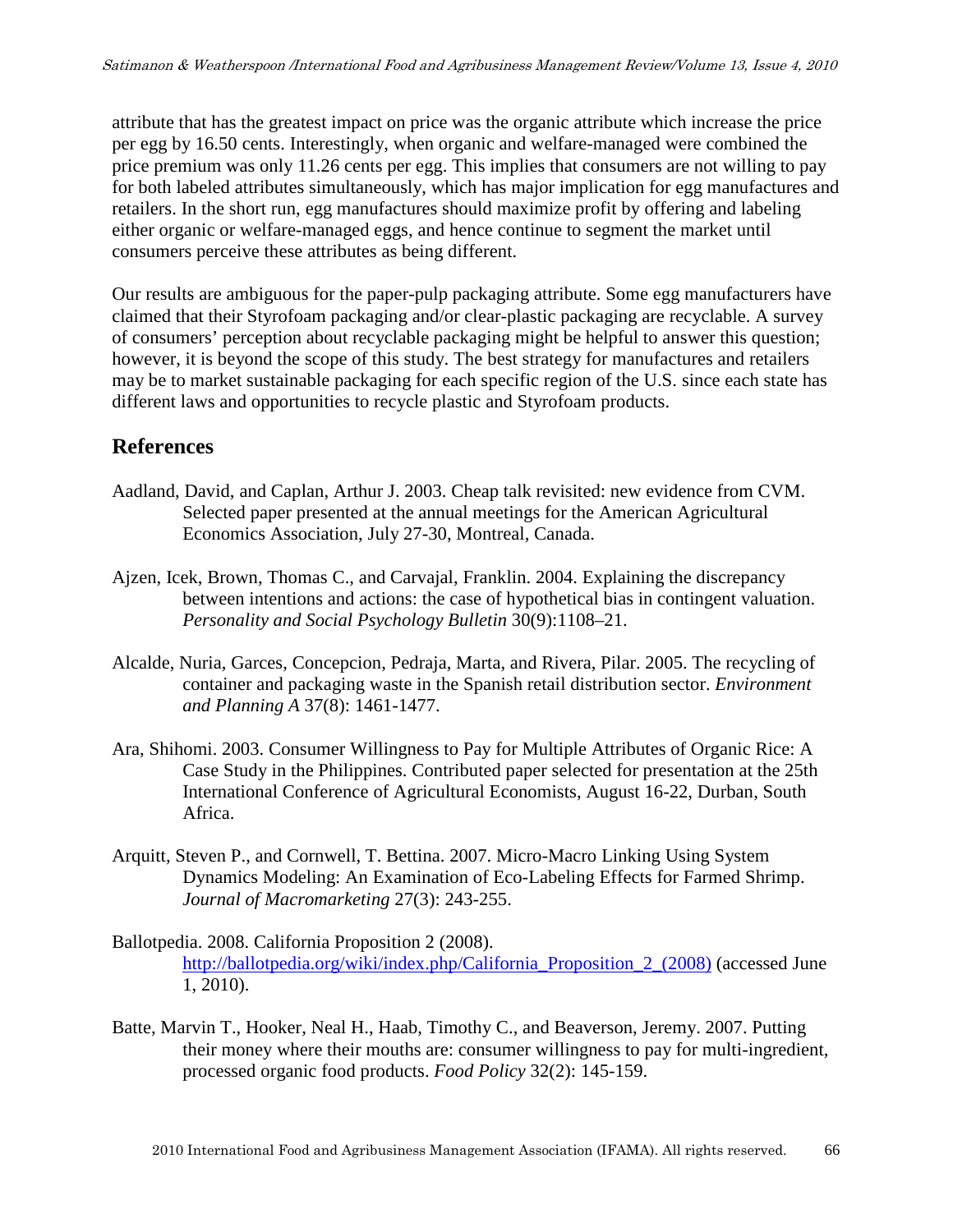- Bennett, R. 1998. Measuring Public Support for Animal Welfare Legislation: A Case Study of Cage Egg Production. *Animal Welfare* 7(1): 1–10.
- Bennett, R.M. 1997. Farm Animal Welfare and Food Policy. *Food Policy* 22(4): 281-288.
- Bennett, Richard M., and Blaney, Ralph J.P. 2003. Estimating the benefits of farm animal welfare legislation using the contingent valuation method. *Agricultural Economics* 29(1):85–98.
- Blandford, David, Bureau, Jean-Christophe, Fulponi, Linda, and Henson, Spencer. "Potential Implications of Animal Welfare Concerns and Public Policies in Industrialized Countries for International Trade." In *Global Food Trade and Consumer Demand for Quality*. New York: Kluwer Academic/Plenum Publishers, 2002.
- Blumenschein, Karen, Blomquist, Glenn C., Johannesson, Magnus, Horn, Nancy, and Freeman, Patricia. 2008. Eliciting willingness to pay without bias: evidence from a field experiment. *Economic Journal* 118(525): 114–137.
- Blumenschein, Karen, Johannesson, Magnus, Blomquist, Glenn C., Liljas, Bengt, and O'Conor, Richard M. 1998. Experimental results on expressed certainty and hypothetical bias in contingent valuation. *Southern Economic Journal* 65(1): 169–177.
- Broom, D. M. 1991. Animal Welfare: Concepts and Measurement. *Journal of Animal Science* 69(10): 4167-4175.
- Bureau, Jean-Christophe, Marette, Stephan, and Schiavina, Alessandra. 1998. Non-Tariff Trade Barriers and Consumers' Information: The Case of the EU-US Trade Dispute over Beef. *European Review of Agricultural Economics* 25(4):437-462.
- Butler, Richard V. 1982. The specification of hedonic indexes for urban housing. *Land Economics* 58(1): 96-108.
- Canavari, Maurizio, Bazzani, Guido M., Spadoni, Roberta, Regazzi, Domenico. 2002. Food safety and organic fruit demand in Italy: a survey. *British Food Journal* 104(3/4/5): 220–232.
- CarbonTrust. 2008. Tesco and Carbon Trust join forces to drive forward carbon labeling. http://www.carbontrust.co.uk/news/news/archive/2008/Pages/29\_04\_08\_Carbon\_Label \_Launch.aspx (accessed, June 1, 2010).
- Caswell, Julie A., Mojduszka, Eliza.M. 1996. Using informational labeling to influence the market for quality in food products. *American Journal of Agricultural Economics* 78(5): 1248-1253.
- CIES. 2008. Top of Mind Survey. http://www.ciesnet.com/ (accessed June 1, 2010).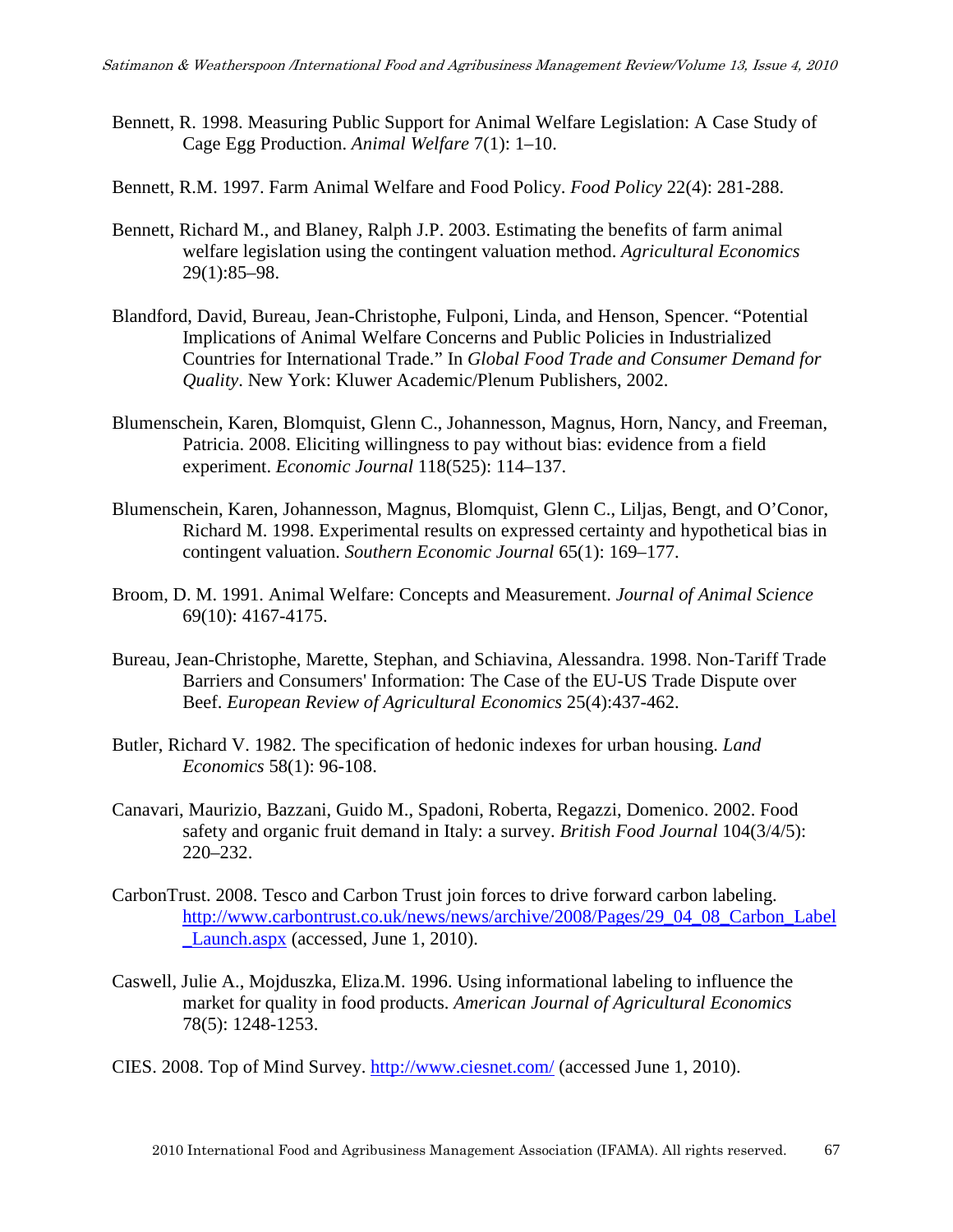- Combris, Pierre, Lecocq, Sebastien, and Visser, Michael. 2000. Estimation of a Hedonic Price Equation for Burgundy Wine. *Applied Economics* 32(8): 961-967.
- Cranfield, J. A. L., and Magnusson, Erik. 2003. Canadian consumers' willingness-to-pay for pesticide free food products: an ordered probit analysis. *International Food and Agribusiness Management Review* 6(4): 13–30.
- Diamond, Peter A., and Hausman, Jerry A. 1994. Contingent valuation: is some number better than no number? *Journal of Economic Perspectives* 8(4): 45–64.
- Donnet, Laura M., Weatherspoon, Dave D., and Hoehn, John P. 2008. Price determinants in topquality e-auctioned specialty coffees. *Agricultural Economics* 38 (3): 267-276.
- Dow Jones Sustainability Indexes. 2006. Dow Jones Sustainability World Indexes Guide. http://www.sustainabilityindex.com/djsi\_pdf/publications/Guidebooks/DJSI\_Guidebook\_World\_80.pdf (accessed June 1, 2010).
- EPA. 2010a. Air and Radiation Regulations and Statutes. http://www.epa.gov/air/oarregul.html (accessed June 1, 2010).
- EPA. 2010b. Wastes Laws & Regulations. http://www.epa.gov/osw/laws-regs/index.htm (accessed June 1, 2010).
- EPA. 2010c. Wastes Non-Hazardous Waste Industrial Waste. http://www.epa.gov/osw/nonhaz/industrial/guide/chap6s.htm (accessed June 1, 2010).
- Fearne, Andrew, and Lavelle, David. 1996. Perceptions of food "quality" and the power of marketing communication: results of consumer research on a branded-egg concept. *Journal of Product and Brand Management* 5(2): 29-42.
- Gil, J. M., Gracia, A., and Sanchez, M. 2000. Market segmentation and willingness to pay for organic products in Spain. *International Food and Agribusiness Management Review* 3(2): 207–226.
- Goddard, Ellen, Boxall, Peter, Emunu, John P., Boyd, Curtis, Asselin, Andre, and Neall, Amanda. 2007. "Consumer Attitudes, Willingness to Pay and Revealed Preferences for Different Egg Production Attributes: Analysis of Canadian Egg Consumers." *Project Report* no. 07-03, Department of Rural Economy, University of Alberta, Canada, (July, 2007) http://ageconsearch.umn.edu/bitstream/52087/2/PR%2007-03.pdf (accessed June 1, 2010).
- Gore, Albert A. 2006. Al Gore Gives Policy Address at NYU on Solving the Climate Crisis. http://www.nyu.edu/community/gore.html (accessed November 1, 2009).

Greenblum, Marcia D. Telephone interview. 18 Nov 2009.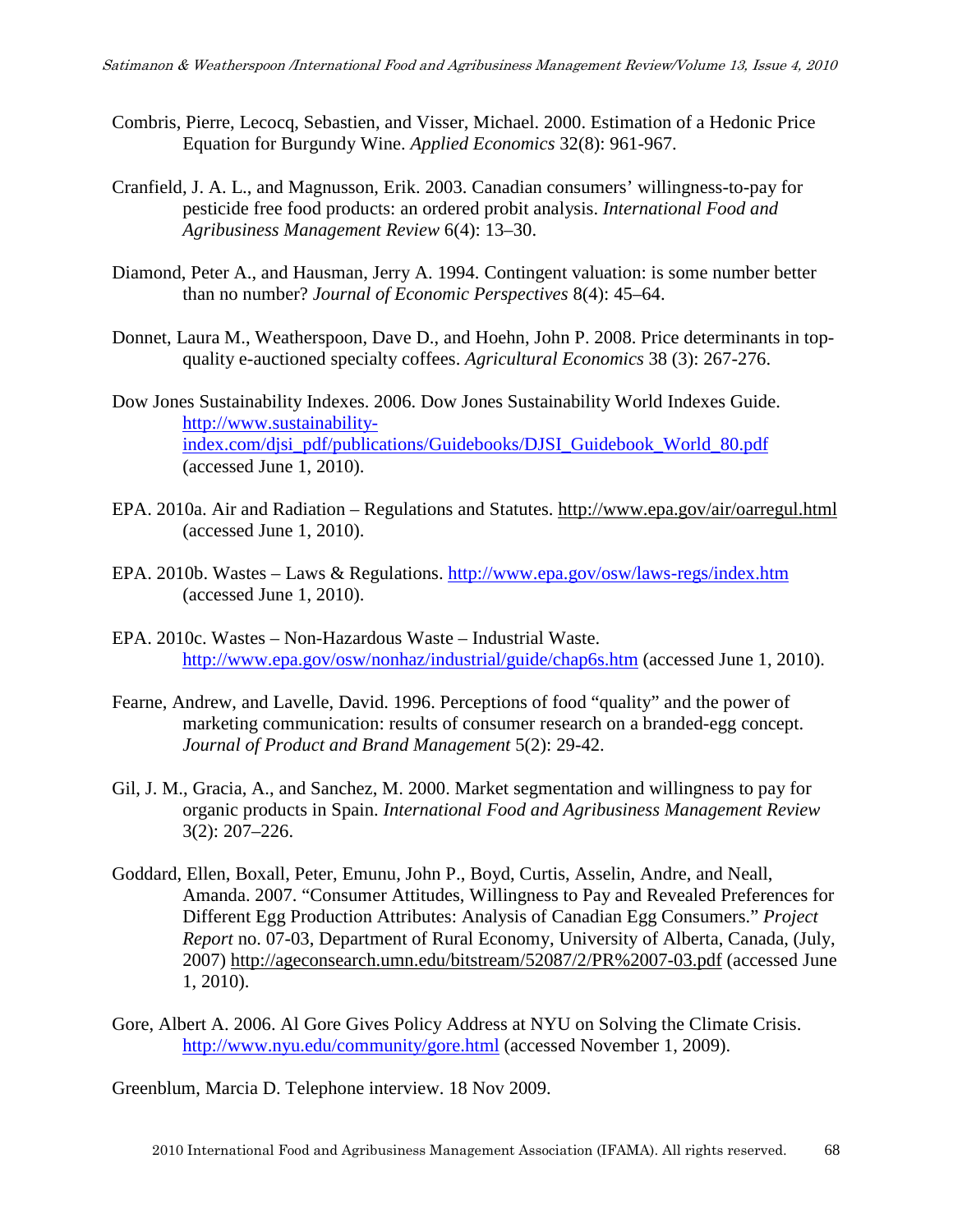- Greenpeace. 2009. More than Half of Leading U.S. Supermarkets Show Progress in Latest Greenpeace Sustainable Seafood Scorecard. (June 30, 2009) http://www.greenpeace.org/usa/press-center/releases2/more-than-half-of-leading-u-s (accessed June 1, 2010).
- Griffith, Rachel, and Nesheim, Lars. 2008. "Household willingness to pay for organic products." *cemmap working paper* CWP 18/08, The Institute for Fiscal Studies, Department of Economics, UCL, (July, 2008) http://eprints.ucl.ac.uk/14668/1/14668.pdf (accessed June 1, 2010).
- Hassan, Daniel, and Monier-Dilhan, Sylvette. 2006. National Brands and Store Brands: Competition through Public Quality Labels. *Agribusiness* 22(1): 21 – 30.
- Johnston, Robert J., Wessells, Cathy R., Donath, Holger, and Asche, Frank. 2001. Measuring Consumer Preferences for Ecolabeled Seafood: An International Comparison. *Journal of Agricultural and Resource Economics* 26(1): 20-39.
- Kaiser, Michel J. and Edwards-Jones, Gareth. 2006. The role of ecolabeling in fisheries management and conservation. *Conservation Biology* 20(2): 392–398.
- Karipidis, Philippos, Tsakiridou, Efthimia, Tabakis, Nikolaos, and Konstantinos, Mattas. 2005. Hedonic analysis of retail egg prices. *Journal of Food Distribution Research* 36(3): 68- 73.
- Kassaye, W. Wossen, and Verma, Dharmendra. 1992. Balancing traditional packaging functions with the new green packaging concerns. *SAM Advanced Management Journal* 57(4): 15-23.
- Knudson, William A. 2004. "The Market for Organic and Fortified Eggs." *Working Paper* no. 2- 0104, The Strategic Marketing Institute, MSU Product Center for Agriculture and Natural Resources, (January 2004) http://www.productcenter.msu.edu/documents/Working/2-0104.pdf (accessed November 1, 2009).
- Lancaster, Kelvin J. 1966. A New Approach to Consumer Theory. *The Journal of Political Economy* 74(2): 132-157.
- Laroche, Michel, Bergeron, Jasmin, Barbaro-Forleo, Guido. 2001. Targeting consumers who are willing to pay more for environmentally friendly products. *Journal of Consumer Marketing* 18(6): 503-20.
- Lewis, Helen 2005. Defining product stewardship and sustainability in the Australian packaging industry. *Environmental Science and Policy* 8(1): 45-55.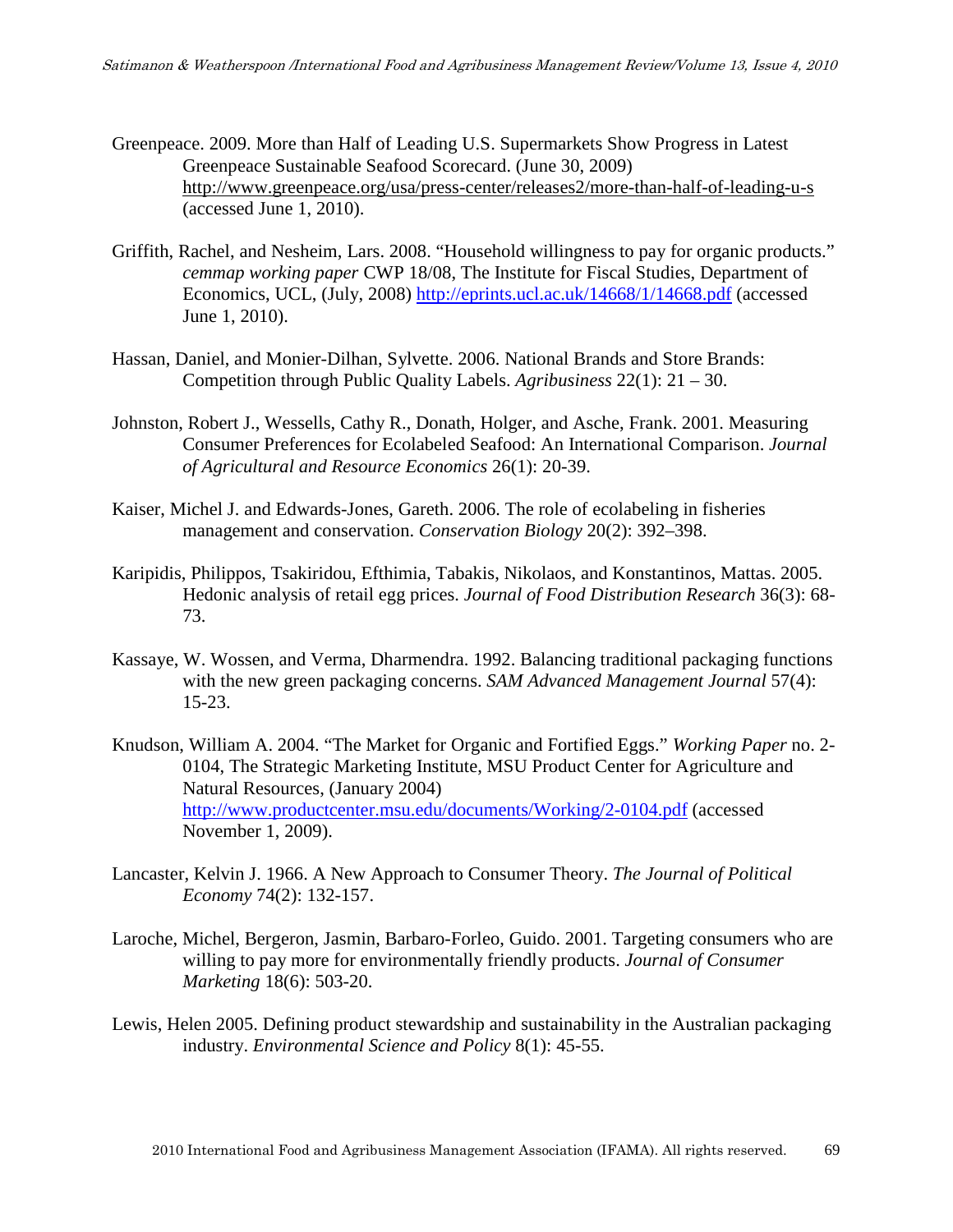- Loureiro, Maria L., and Hine, Susan. 2002. Discovering Niche Markets: A Comparison of Consumer Willingness to Pay for Local (Colorado-Grown), Organic, and GMO-Free Products. *Journal of Agricultural and Applied Economics* 34(3):477-487.
- Loureiro, Maria L., McCluskey, Jill J., and Mittelhammer, Ron C. 2001. Assessing Consumers Preferences for Organic, Eco-labeled and Regular Apples. *Journal of Agricultural and Resource Economics* 26(2): 404-416.
- Loureiro, Maria L., McCluskey, Jill J., and Mittelhammer, Ron C. 2002. Will consumers pay a premium for eco-labeled apples? *The Journal of Consumer Affairs* 36(2): 203-219.
- McDonald. 2010. McDonald's Corporate Responsibility: Values in Practice Video. http://www.aboutmcdonalds.com/mcd/csr/video/sustainable\_supply.10.html (accessed June 1, 2010).
- Marsh, Kenneth, and Bugusu, Betty. 2007. Food packaging: roles, materials, and environmental issues. *Journal of Food Science* 72(3): R39–R55.
- Mintel. 2008. "Green Living-US-February 2008." *Mintel/TechnoMetrica/SSI/Greenfield Online* http://academic.mintel.com.ezproxy0.ats.msu.edu/sinatra/oxygen\_academic/search\_res ults/show&/display/id=295904/displaytables/id=295904 (accessed June 1, 2010).
- Nerlove, Marc. 1995. Hedonic price functions and the measurement of preferences: The case of Swedish wine consumers. *European Economic Review* 39(9): 1697-1716.
- Ness, Mitchell R., and Gerhardy, Hubert. 1994. Consumer preferences for quality and freshness attributes of eggs. *British Food Journal* 96(3): 26-34.
- Nimon, Wesley, and Beghin, John. 1999. Are Eco-labels Valuable? Evidence from the Apparel Industry. *American Journal of Agricultural Economics* 81(4): 801-811.
- Oberholtzer, Lydia, Catherine, Greene, andLopez, Enrique. 2006. "Organic poultry and eggs capture high price premiums and growing share of specialty markets." *Outlook Report*, U.S. Dept. of Agriculture, Economic Research Service, (December, 2006) http://www.ers.usda.gov/Publications/LDP/2006/12Dec/LDPM15001/ldpm15001.pdf. (accessed Oct 1, 2007).
- Patterson, P.H., Koelkebeck, K.W., Bell, D.D., Carey, J.B., Anderson, K.E., and Darre, M.J. 2001. Egg marketing in national supermarkets: Specialty eggs—Part 2. *Poultry Science* 80(4):390–395.

Patterson, Thesmar, Reynnells, Darre, and Cravener. 2008. Specialty Eggs in North America.

Peattie, Ken, and Charter, Martin. 1992. "Green marketing." Chap. 28 In *The M + E Handbook Series*, Longman, London.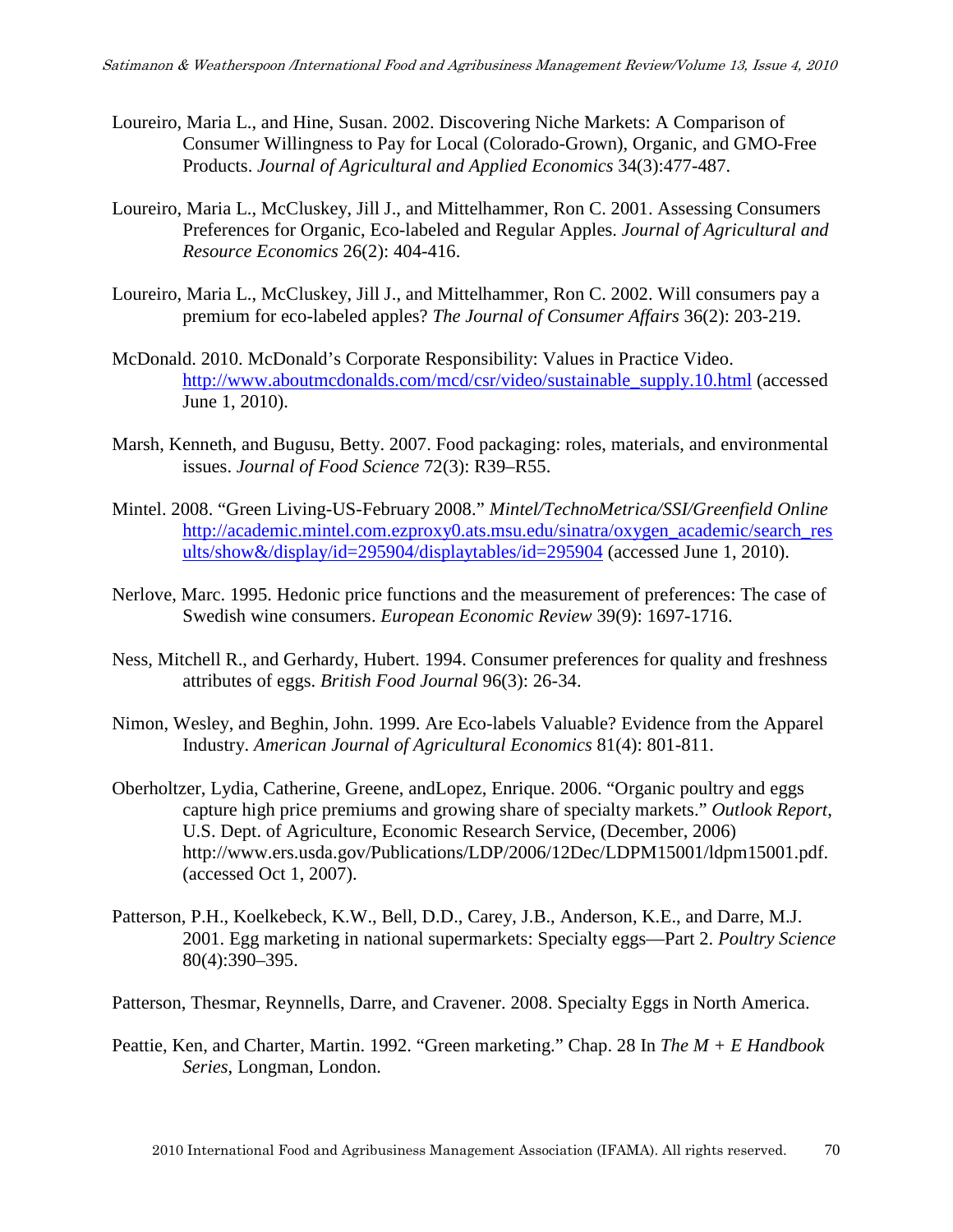- Pelsmacker, Patrick De, Driesen, Liesbeth, and Rayp, Glenn 2005. Do consumers care about ethics? Willingness to pay for fair-trade coffee. *The Journal of Consumer Affairs* 39(2): 363-385.
- Progressivegrocer. 2009. Spartan Store Brand Eggs Now in Green Packaging. (Jan 23, 2009) http://www.progressivegrocer.com/progressivegrocer/content\_display/features/corporat e-social-responsibility/e3i8e1f30d51da4f8e86906c7d215fef836 (accessed June 1, 2010).
- Rahn, Allan P. 2001. Caged Laying Hen Well-Being: An Economic Perspective. Prepared for inclusion in the proceedings and presentation at the 52nd North Central Avian Disease Conference and Symposium on The Science Behind Poultry Husbandry. September 30, Grand Rapids, Michigan.
- Rosen, Sherwin. 1974. Hedonic Prices and Implicit Markets: Product Differentiation in Pure Competition. *Journal of Political Economy* 82(1): 34-55.
- Sanjuan-Lopez, A.I., Resano-Ezcaray, H., and Camarena-Gomez, D.M. 2009. Developing marketing strategies for Jiloca saffron: a price hedonic model. *Spanish Journal of Agricultural Research* 7(2): 305-314.
- Soler, Francisco, Gil, Jose M., and Sanchez, Mercedes. 2002. Consumers' acceptability of organic food in Spain Results from an experimental auction market. *British Food Journal* 104(8): 670-687.
- Supermarketnews. 2009. FreshDirect Offers New Environmentally Friendly Egg Packaging. (Aug 25, 2009) http://supermarketnews.com/news/freshdirect\_packaging\_0825/index.html (accessed June 1, 2010).
- United Egg producers. 2010. Housing, Space, Feed, and Water. http://www.uepcertified.com/program/guidelines/categories/housing-space-feed-water (accessed June 1, 2010).
- United States Environmental Protection Agency. 2008. Municipal Solid Waste in The United States 2007 Facts and Figures. (November, 2008) http://www.epa.gov/osw/nonhaz/municipal/pubs/msw07-rpt.pdf (accessed June 1, 2010).
- USDA. 2007a. Food Labeling. http://www.fsis.usda.gov/factsheets/food\_product\_dating/index.asp (accessed June 1, 2010).
- USDA. 2007b. Sustainable Agriculture: Definitions and Terms. http://www.nal.usda.gov/afsic/pubs/terms/srb9902.shtml#toc2 (accessed June 1, 2010).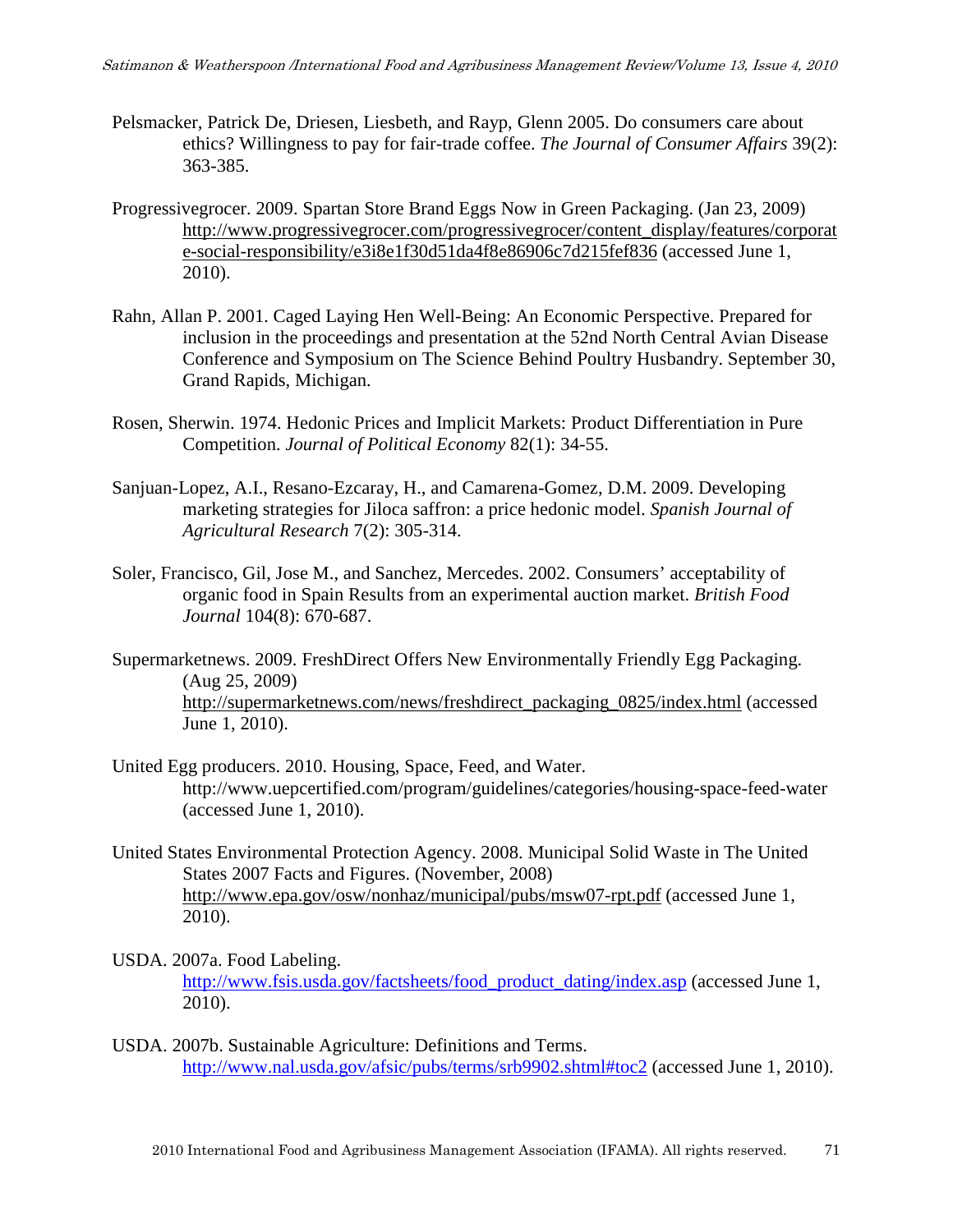- USDA. 2010. Fact Sheets: Egg Products Preparation Shell Eggs from Farm to Table. http://www.fsis.usda.gov/factsheets/focus\_on\_shell\_eggs/index.asp (accessed June 1, 2010).
- Vermeir, Iris, and Verbeke, Wim. 2006. Sustainable Food Consumption: Exploring the Consumer "Attitude – Behavioral Intention" Gap. *Journal of Agricultural and Environmental Ethics* 19(2): 169-194.
- Walmart Watch. 2005. A Promise to the Environment Shedding Light on Walmart's Environment Practices. http://walmartwatch.com/environment (accessed June 1, 2010).
- Wang, Qingbin, and Sun Junjie. 2003. "Consumer Preference and Demand for Organic Food: Evidence from a Vermont Survey." Paper prepared for presentation at the American Agricultural Economics association Annual meeting, July 27-30, Montreal, Canada.
- Wegmans. 2010. The New Egg Cartons in Our Stores: How the Idea Was Hatched. (April 19, 2010) http://www.wegmans.com/webapp/wcs/stores/servlet/PressReleaseDetailView?langId= -1&storeId=10052&catalogId=1&productId=690897 (accessed June 1, 2010).
- Weil, Marty. 2008. Consider alternative and renewable energy sources. (January 16, 2008) http://www.foodprocessing.com/articles/2008/008.html?page=1 (accessed June 1, 2010).
- Wessells, Cathy R., Johnston, Robert J., and Donath, Holger. 1999. Assessing consumer preferences for ecolabeled seafood: The influence of species, certifier and household attributes. *American Journal of Agricultural Economics* 81(5): 1084–1089.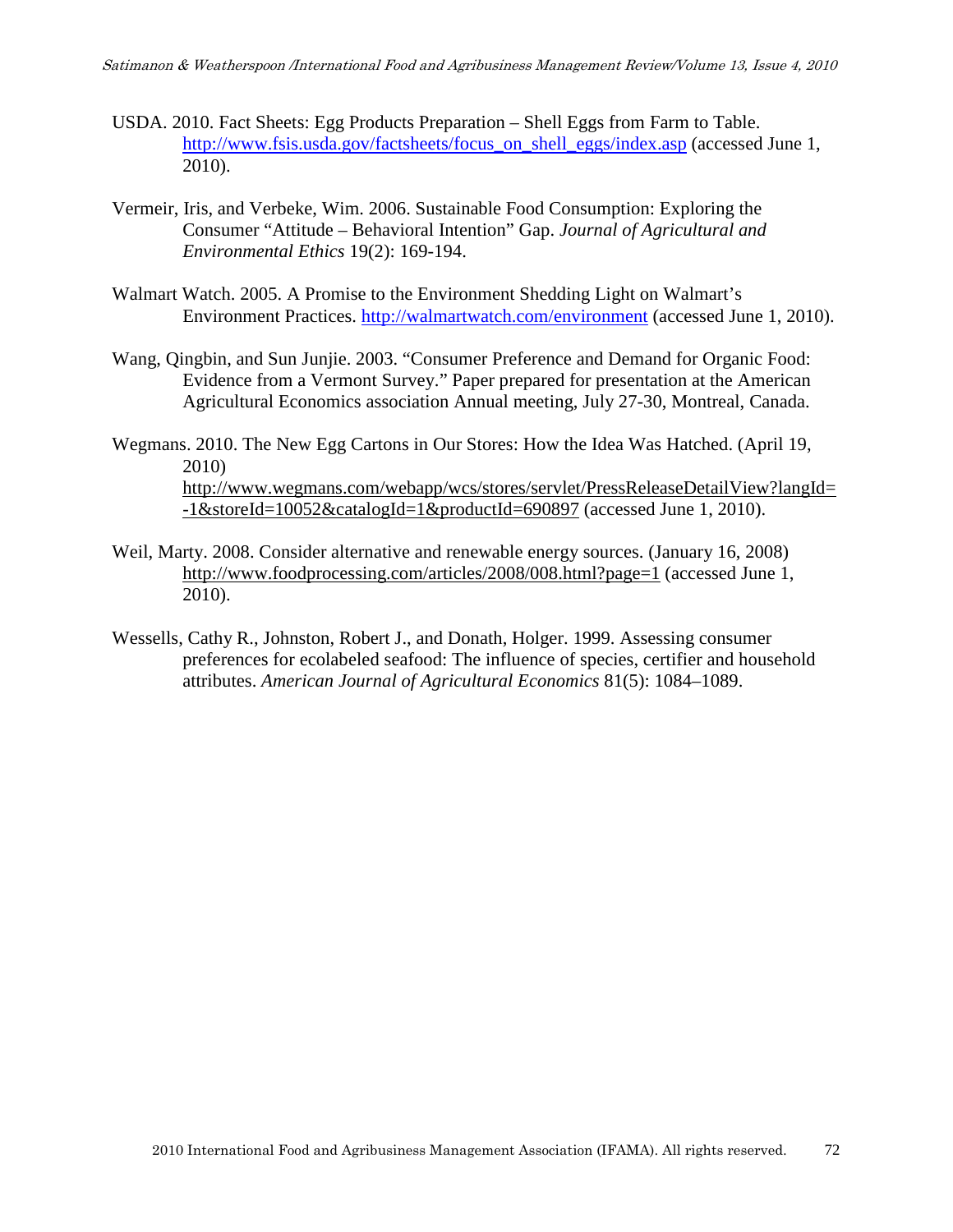# **Appendix**

| <b>Table 1.</b> Definitions of the Variables and their Descriptive Statistics |  |  |
|-------------------------------------------------------------------------------|--|--|
|-------------------------------------------------------------------------------|--|--|

| <b>Variables</b>                                                                                                                  | <b>Lable 1.</b> Definitions of the variables and their Descriptive Statistics<br><b>Definition</b>                                                                                                                                | Min<br>(cent)    | <b>Max</b><br>(cent) | <b>Mean</b><br>(cent)                                                                                             | <b>Base</b><br><b>Variables</b> |
|-----------------------------------------------------------------------------------------------------------------------------------|-----------------------------------------------------------------------------------------------------------------------------------------------------------------------------------------------------------------------------------|------------------|----------------------|-------------------------------------------------------------------------------------------------------------------|---------------------------------|
| Dependent variable                                                                                                                |                                                                                                                                                                                                                                   |                  |                      |                                                                                                                   |                                 |
| Price per egg                                                                                                                     | A price per egg                                                                                                                                                                                                                   | 0.06633          | 0.59667              | 0.23698                                                                                                           |                                 |
| <b>Specialty</b><br><b>Characteristics</b>                                                                                        |                                                                                                                                                                                                                                   |                  |                      |                                                                                                                   |                                 |
| r, o, wm, owm, vd, and<br>ne                                                                                                      | $DV^*$ which is 1 for regular $(r)$ ,<br>organic $(o)$ , welfare-managed<br>$(wm)$ , organic and welfare-<br>managed (owm), vegetarian-<br>fed $(vd)$ , and nutritionally-<br>enhanced (ne) eggs,<br>respectively and 0 otherwise | $\boldsymbol{0}$ | 1                    | 0.4198, 0.1481,<br>0.2305, 0.1111,<br>0.3868, and 0.2593                                                          | Regular $(r)$                   |
| <b>Brands</b>                                                                                                                     |                                                                                                                                                                                                                                   |                  |                      |                                                                                                                   |                                 |
| store, regional, and<br>national                                                                                                  | DV which is 1 for that type of<br>brand, and 0 otherwise                                                                                                                                                                          | $\boldsymbol{0}$ | 1                    | 0.4139, 0.2664,<br>and 0.3197                                                                                     | Store brand<br>(store)          |
| <b>Colors</b>                                                                                                                     |                                                                                                                                                                                                                                   |                  |                      |                                                                                                                   |                                 |
| white, and brown                                                                                                                  | DV which is 1 for a white<br>(brown) egg, and 0 for a<br>brown (white) egg                                                                                                                                                        | $\boldsymbol{0}$ | 1                    | 0.4321, and 0.5679                                                                                                | White color<br>(white)          |
| <b>Grades</b>                                                                                                                     |                                                                                                                                                                                                                                   |                  |                      |                                                                                                                   |                                 |
| A, and AA                                                                                                                         | DV which is 1 for an egg is<br>grade A (AA), and 0 if an egg<br>is grade $AA(A)$                                                                                                                                                  | $\boldsymbol{0}$ | 1                    | 0.9508, and 0.0492                                                                                                | Grade A<br>(A)                  |
| <b>Types of Packaging</b>                                                                                                         |                                                                                                                                                                                                                                   |                  |                      |                                                                                                                   |                                 |
| foam, plastic, and<br>paper                                                                                                       | DV which is 1 for an egg<br>package made from<br>Styrofoam, plastic, and paper-<br>pulp, respectively and 0<br>otherwise                                                                                                          | $\boldsymbol{0}$ | 1                    | 0.2025, 0.4298,<br>and 0.3678                                                                                     | Styrofoam<br>(fcam)             |
| <b>Size</b>                                                                                                                       |                                                                                                                                                                                                                                   |                  |                      |                                                                                                                   |                                 |
| Medium, large, extra<br>large, and jumbo                                                                                          | DV which is 1 for a medium,<br>large, extra-large, and jumbo<br>egg, respectively, and 0<br>otherwise                                                                                                                             | $\boldsymbol{0}$ | 1                    | 0.0459, 0.7156,<br>0.1651, and 0.0734                                                                             | Medium size<br>(medium)         |
| <b>Retailers</b>                                                                                                                  |                                                                                                                                                                                                                                   |                  |                      |                                                                                                                   |                                 |
| Acme, Giant,<br>Pathmark, Safeway,<br>Shopper, Shaws,<br>Shoprite, Superfresh,<br>Stop and Shop,<br>Walmart, Wegmans,<br>and Weis | DV which is 1 for an egg sold<br>by that retailers and 0<br>otherwise                                                                                                                                                             | $\boldsymbol{0}$ | 1                    | 0.0451, 0.0697,<br>0.1393, 0.1189,<br>0.0533, 0.0902,<br>0.0984, 0.0902,<br>0.0820, 0.0984,<br>0.0656, and 0.0492 | Walmart<br>(walmart)            |
| <b>Others</b>                                                                                                                     |                                                                                                                                                                                                                                   |                  |                      |                                                                                                                   |                                 |
| Shell able                                                                                                                        | DV which is 1 for an egg with<br>shell label, and 0 otherwise                                                                                                                                                                     | $\boldsymbol{0}$ | 1                    | 0.1681                                                                                                            | No shellable<br>(no shellable)  |
| Egg age                                                                                                                           | a number of days counted<br>from when an egg is laid until<br>it is bought at the store                                                                                                                                           | 1                | 41                   | 14.02                                                                                                             |                                 |
| Unit size                                                                                                                         | a number of eggs per unit                                                                                                                                                                                                         | 6                | 60                   | 12.45                                                                                                             |                                 |

**\*Note:** DV represents a dummy variable.